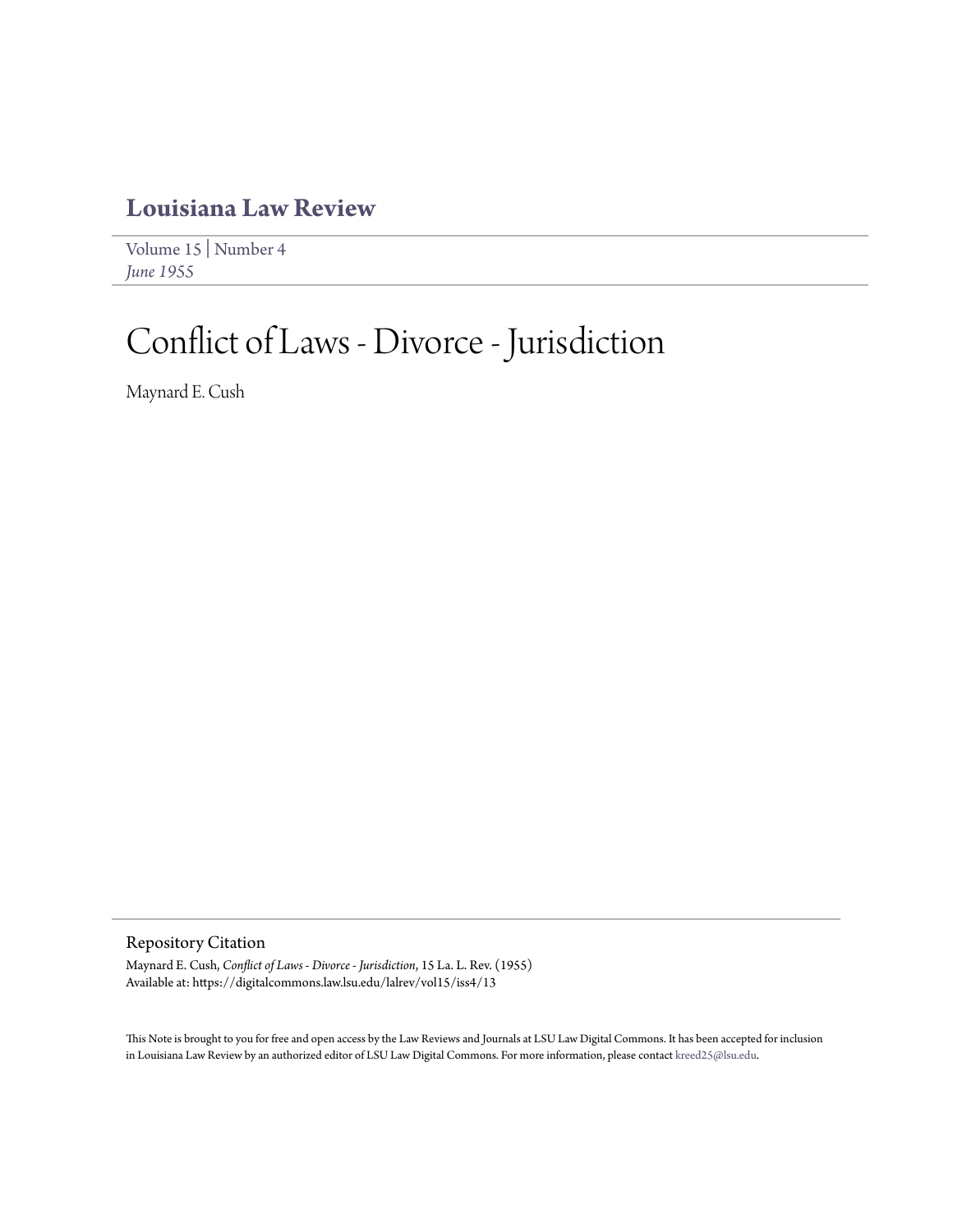## Notes

#### CONFLICT OF LAws-DIvORCE-JURISDICTION

Husband and wife were married in New York in 1940, remained there for several years, and then moved to France. In 1953, the wife returned to New York and instituted this suit for a divorce, relying on a New York statute conferring jurisdiction to divorce upon the state courts "where the parties were married within this state."<sup>1</sup> The husband was given notice of the suit by publication and made a special appearance to contest the court's jurisdiction. *Held,* the celebration of a marriage within a state empowers that state to divorce the parties. *David-Zieseniss v. Zieseniss,* 205 Misc. 836, 129 N.Y.S.2d 649 (Sup. Ct. 1954).

The Supreme Court of the United States decided in *Williams v.* North *Carolina* 12 that a divorce decree rendered in the state where the plaintiff was domiciled when the suit was instituted is entitled to full faith and credit in other states. Most writers believe that a divorce decree rendered at the defendant's domicile is similarly entitled to full faith and credit.<sup>3</sup> The Supreme Court has also held that, when the defendant in a divorce proceeding contests the court's jurisdiction<sup>4</sup> or enters a general appearance, $5$  the principles of res judicata prevent him from questioning the jurisdiction of the court in another proceeding. The court has never decided that, either for purposes of full faith and credit or solely under the due process clause of the fourteenth amendment, the state where the plaintiff or defendant is domiciled is the only one which has jurisdiction to grant the parties a divorce. But there are statements in its decisions<sup>6</sup> and assertions by certain writers<sup>7</sup> to that effect. Moreover, some

**1.** N.Y. CIVIL PRACTICE **ACT** § 1147(2).

2. 317 U.S. 287 (1942).

3. RESTATEMENT, **CONFLICT** OF LAWS § 113 (Supp. 1948); **STUMBERG,** PRIN-**CIPLES** OF **CONFLICT OF** LAWS **295** (2d ed. **1951).** *But* see Comment, 14 LOUISIANA LAW REVIEW 257 (1953).

4. Sherrer v. Sherrer, 334 U.S. 343 (1948).

5. Coe v. Coe, 334 U.S. 378 (1948); see also Johnson v. Muelberger, 340 U.S. **581** (1951).

6. "Under our system of law, judicial power to grant a divorce-jurisdiction strictly speaking-is founded on domicil." Williams v. North Caro-lina II, 325 U.S. 226, 229 (1945); see also id. at 239; Sherrer v. Sherrer, 334 U.S. 343, 349 (1948).

**7.** GOODRICH, HANDBOOK OF **THE CONFLICT** OF LAWS 395 (3d ed. 1949); STUM-BERG, PRINCIPLES **OF CONFLICT OF** LAWS 295 (2d ed. **1951);** see also **RESTATEMENT, CONFLICT OF LAWS** § **110** (1934).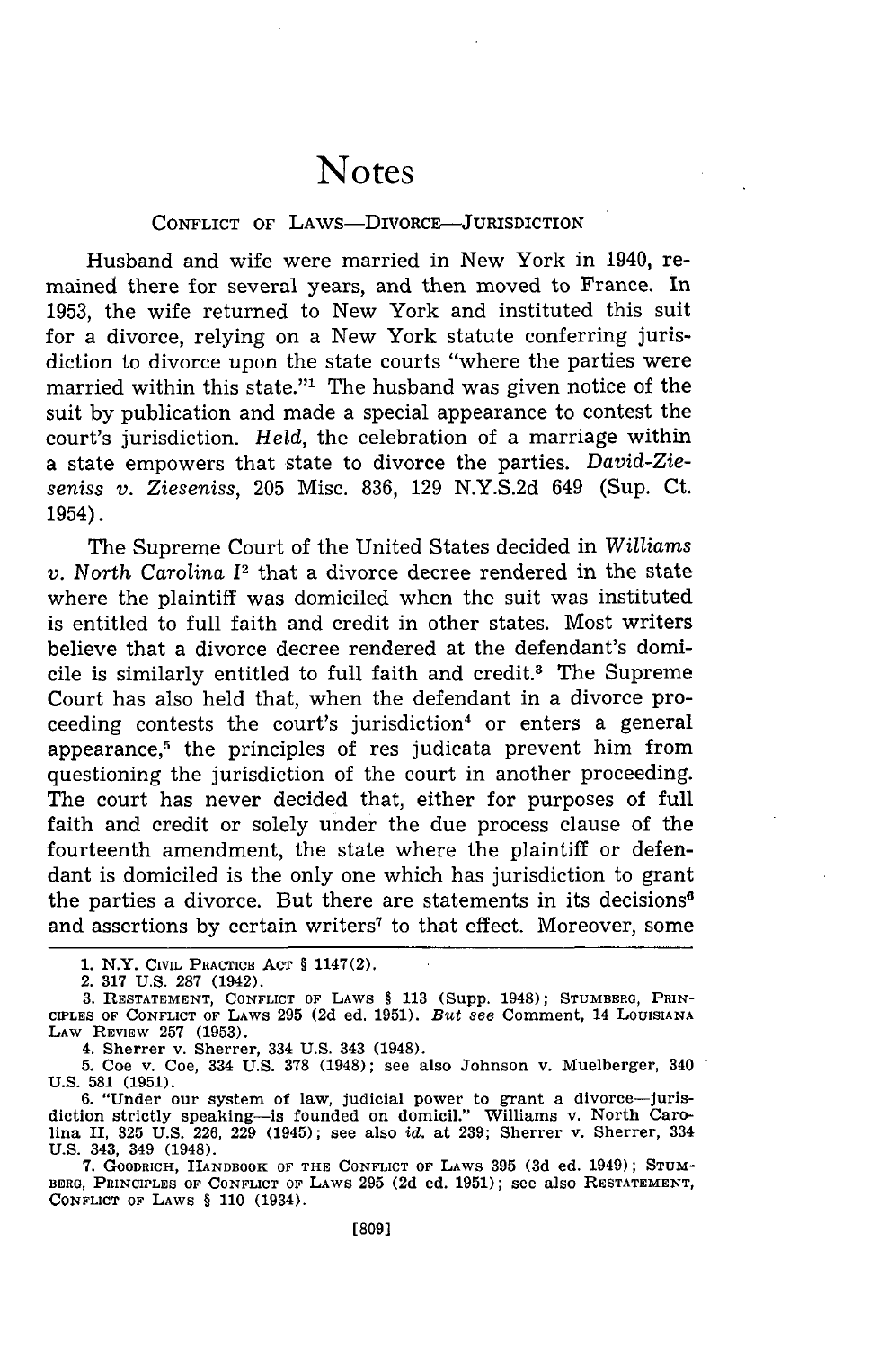[VOL. XV]

courts have held unconstitutional legislative attempts to provide a basis for divorce jurisdiction other than the actual existence of one party's domicile within the territory at the time of suit.8 A recent decision of the Supreme Court has invalidated such an attempt by the legislature of the Virgin Islands, ostensibly on the narrow grounds that Congress had simply not given the Virgin Islands any such power. A strong dissent attempted to show, however, that the court had in fact decided, erroneously, that domicile is an essential ingredient of divorce jurisdiction.9

The court in the instant case applied the New York statute literally and exercised jurisdiction solely because "the parties were married within this state."10 It considered the celebration of a marriage within the state as establishing a permanent relationship between the parties and the state of sufficient importance to serve as the basis of divorce jurisdiction. The court also reasoned that, since the validity of a marriage is usually determined in accordance with the law of the place of its celebration, that place should also be "an appropriate place for determining whether or not and for what causes the marriage may be dissolved."<sup>11</sup> The court took note of Alton *v*. Alton,<sup>12</sup> in which the Court of Appeals for the Third Circuit stated that domicile of one of the parties was essential to divorce jurisdiction. That decision held unconstitutional a territorial statute making six weeks' residence prima facie proof of domicile in the Virgin Islands and also allowing Virgin Islands courts to divorce parties who were both before the court. This statute is the one recently declared invalid on other grounds by the Supreme Court in *Granville-Smith v. Granville-Smith.*<sup>13</sup> The court in the instant case also considered *Jennings v. Jennings,14* in which an Alabama court declared unconstitutional a statute allowing the courts of that state to divorce nonresidents whenever both parties were before the court. Both decisions were distinguished as cases where there

**13. 75** Sup. Ct. **553 (1955).**

14. **251** Ala. **73, 36** So.2d **236** (1948).

**<sup>8.</sup>** Alton v. Alton, **207 F.2d 667 (3d Cir. 1953), 14 LOUISIANA LAW** REVIEW **893** (1954), *judgment vacated,* 347 **U.S. 610 (1954); Jennings** v. Jennings, **<sup>251</sup>** Ala. **73, 36** So.2d **236** (1948).

**<sup>9.</sup>** Granville-Smith v. Granville-Smith, **75** Sup. Ct. **553, 561 (1955). 10.** N.Y. **CIVIL** PRACTICE **ACT §** 1147(2). **It** is not entirely certain that **the**

intent of the legislature was to make marriage within the state sufficient. **See** cases cited Note, 54 COLUM. L. REV. **1165** (1954).

**<sup>11.</sup>** David-Zieseniss v. Zieseniss, **205** Misc. **836, 129 N.Y.S.2d** 649, **655** (Sup. **Ct.** 1954).

**<sup>12. 207</sup> F.2d 667 (3d** Cir. **1953), 14** LOUISIANA **LAW** REVIEW **893** (1954), *judgment vacated,* 347 **U.S. 610** (1954).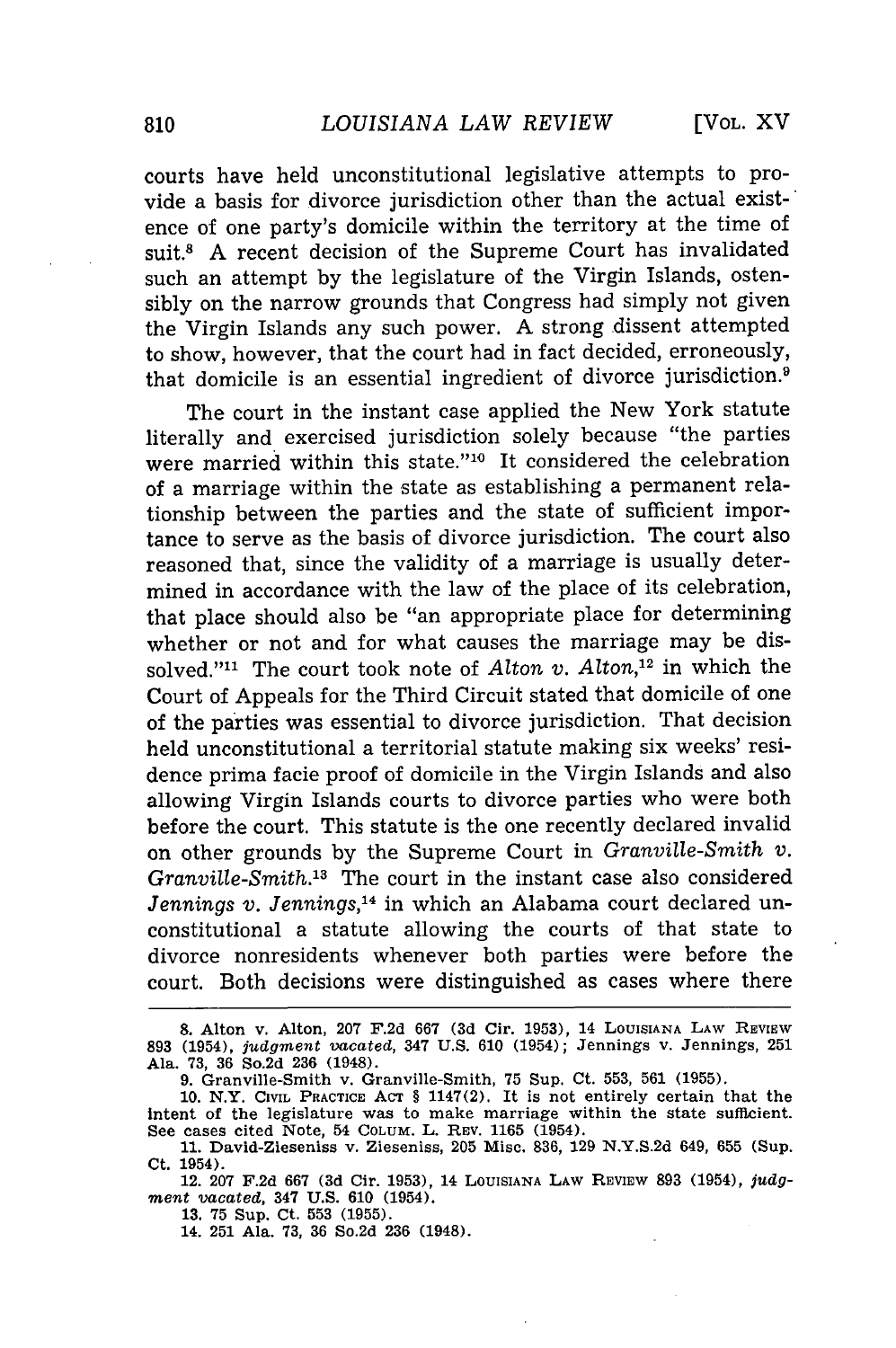was no connection between the marriage and the forum which could reasonably serve as the basis of jurisdiction when the possibility of domicile had been ruled out.

Although the need for deciding the question was not present in the instant case and the court seems to have deliberately avoided stating its views in this regard,<sup>15</sup> it is submitted that the court's decree would not be entitled to full faith and credit in another state. This seems to be implicit in the decisions of the Supreme Court discussed above. In general, indications are that the Court will accept a state's claim to jurisdiction, for purposes of full faith and credit, only when the state has sufficient interest in the matter in controversy.<sup>16</sup> Consequently, even were the Supreme Court to recognize some basis other than domicile for jurisdiction to render a divorce decree entitled to full faith and credit, it would not seem that a state acquires sufficient interest in a marriage, solely by reason of its celebration there, to render such a decree.<sup>17</sup> Some writers believe that the requirements of jurisdiction for purposes of due process under the fourteenth amendment are the same as those of the full faith and credit clause.<sup>18</sup> Under this view, the court's decree in the instant case would be invalid in New York if, as submitted, it is not entitled to full faith and credit elsewhere. On the other hand, there is some authority for the view that, while the decree might not be entitled to full faith and credit, the court's exercise of jurisdiction might still satisfy the requirements of due process.19 What these requirements are cannot be readily stated.

15. David-Zieseniss v. Zieseniss, 205 Misc. 836, 129 N.Y.S.2d 649, 654 (Sup. Ct. 1954).

16. See, *e.g.,* Pink v. A.A.A. Highway Express, Inc., 314 U.S. 201 (1941); Alaska Packers Ass'n v. Industrial Accident Comm., 294 U.S. 532 (1935); Bradford Electric Co. v. Clapper, 286 U.S. 145, 163 (1945) (especially concurring opinion).<br>
17. The instant case may later be explained as one based on the fact

that the parties had made New York their domicile for several years after marriage and thus gave the state a greater interest in the marriage than it would have from its mere celebration there. But nothing in the court's opinion supports such an explanation.

18. Griswold, *Divorce Jurisdiction and Recognition of Divorce Decrees-*A Comparative Study, 65 HARV. L. REV. 193, 212 n. 57 (1951); The Work<br>of the Louisiana Supreme Court for the 1952-1953 Term—Persons, 14<br>LOUISIANA LAW REVIEW 114 (1953); Comment, 14 LOUISIANA LAW REVIEW 257, 265 (1953); Note, 68 HARV. L. REV. 543 (1955); see also Alton v. Alton, 207 F.2d 667 (3d Cir. 1953), 14 LOUISIANA LAW REVIEW 893 (1954); Crownover v. Crownover, 58 N.M. 597, 274 P.2d 127 (1954).

19. Justice Frankfurter, dissenting, has said: "A divorce may satisfy due process requirements and be valid where rendered, and still lack the jurisdictional requisites for full faith and credit to be mandatory." Sherre v. Sherrer, 334 U.S. 343, 368, n. 16 (1948); see also Comment, 39 **CORN.** L.Q. 293, **299** (1954); Powell, *And Repent at Leisure-An Inquiry into the Unhappy*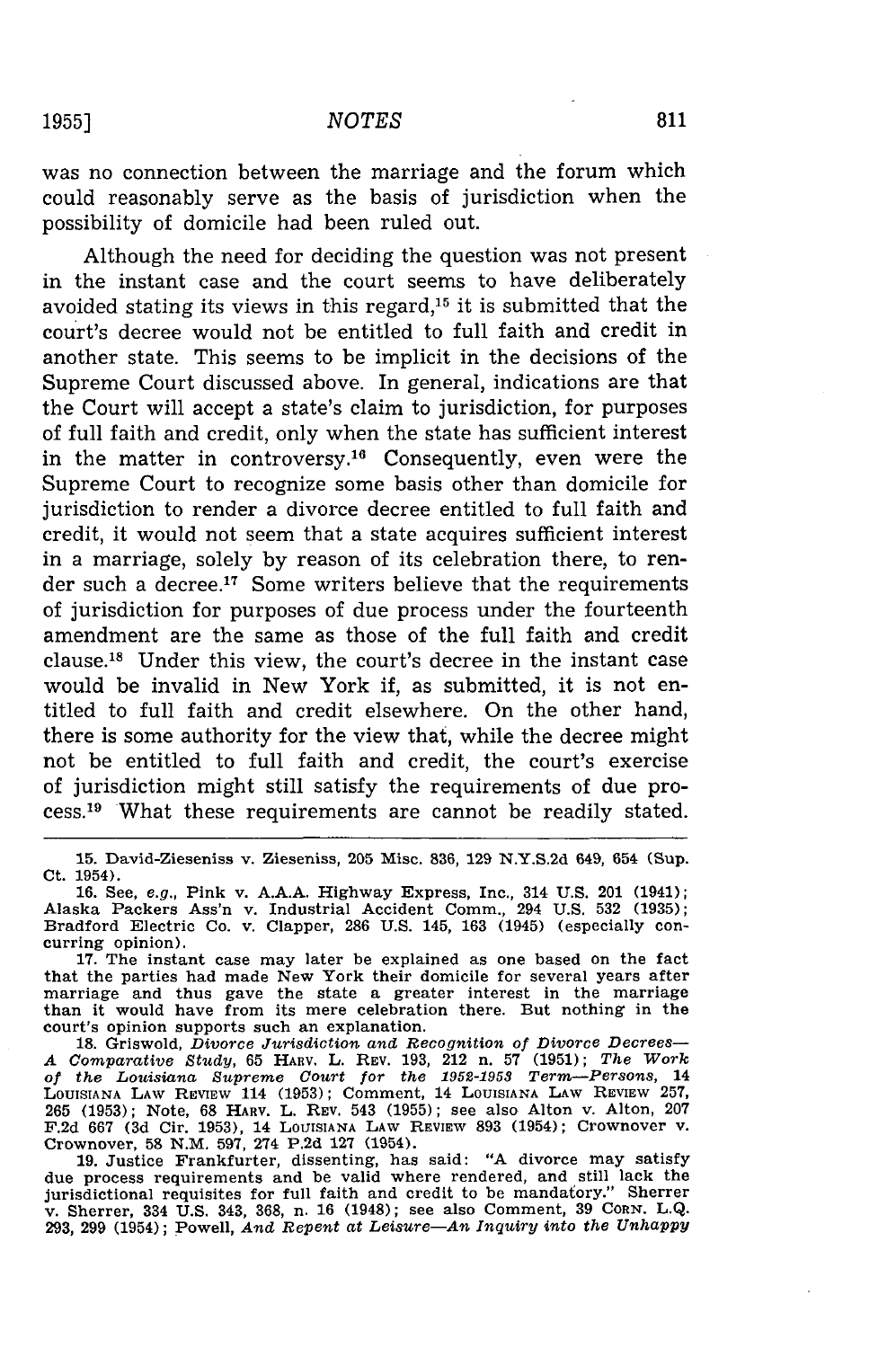But the theory of the court in the instant case that the mere fact that a marriage has been celebrated within the state creates a lingering res over which the state may exercise jurisdiction is not convincing. Moreover, while it is true, as the court pointed out, that some states have exercised jurisdiction to annul a marriage solely on the grounds that the marriage was celebrated within the state, there seems to be a fundamental difference between annulment and divorce proceedings.<sup>20</sup> The court's suggestion that the parties had impliedly consented to its jurisdiction by marriage within the state seems equally questionable, since it is generally agreed that jurisdiction to divorce cannot be conferred even by express consent of the parties.<sup>21</sup> However, the possible effects of defendant's special appearance to contest the court's jurisdiction should not be overlooked. Under the principles of res judicata, this appearance may operate to bar the parties from later attacking the decree if the proceeding terminated with the instant decision. However, 'the Supreme Court has thus far applied the doctrine of res judicata only to cases where, after the defendant appeared and either questioned or admitted the existence of plaintiff's domicile as a jurisdictional requirement, the court rendering the divorce decree did not attempt to base its jurisdiction on anything but domicile.<sup>22</sup> It is a different case when the court bases its jurisdiction on a denial that the existence of a party's domicile within the territory is essential, as the court in the instant case did. The *Restatement of Judgments* states that where a court having jurisdiction over the parties determines that it has jurisdiction over the subject matter, the parties cannot collaterally attack this determination "unless the policy underlying the doctrine of res judicata is outweighed by the policy

21. See note 8 *supra.*

22. Sherrer v. Sherrer, 334 U.S. 343 (1948); Coe v. Coe, 334 U.S. 378 (1948),

*Lot of Those Whom Nevada Hath Joined Together and North Carolina Hath Put Asunder,* 58 HARV. L. REv. **930, 936** (1945).

<sup>20.</sup> An annulment decree merely declares that the marriage relationship never came into existence because it did not comply with the law of the state where the ceremony took place. This would seem to be some justification for a state's exercising jurisdiction in an action for annulment on the basis of the parties' having been married there. A divorce decree, however, admits the validity of the marriage, but purports to dissolve that relationship by reason of events which occurred subsequently and in accordance with the law where the action is brought. Thus in the latter case It would seem that there should be some *present* connection with the forum where the divorce action is being brought in order to give the forum a sufficient interest on which to exercise jurisdiction to dissolve the relationship. See **STUMBERG,** PRINCIPLES **OF** CONFLICT OF LAWS 321, 324 **(2d** ed. 1951).